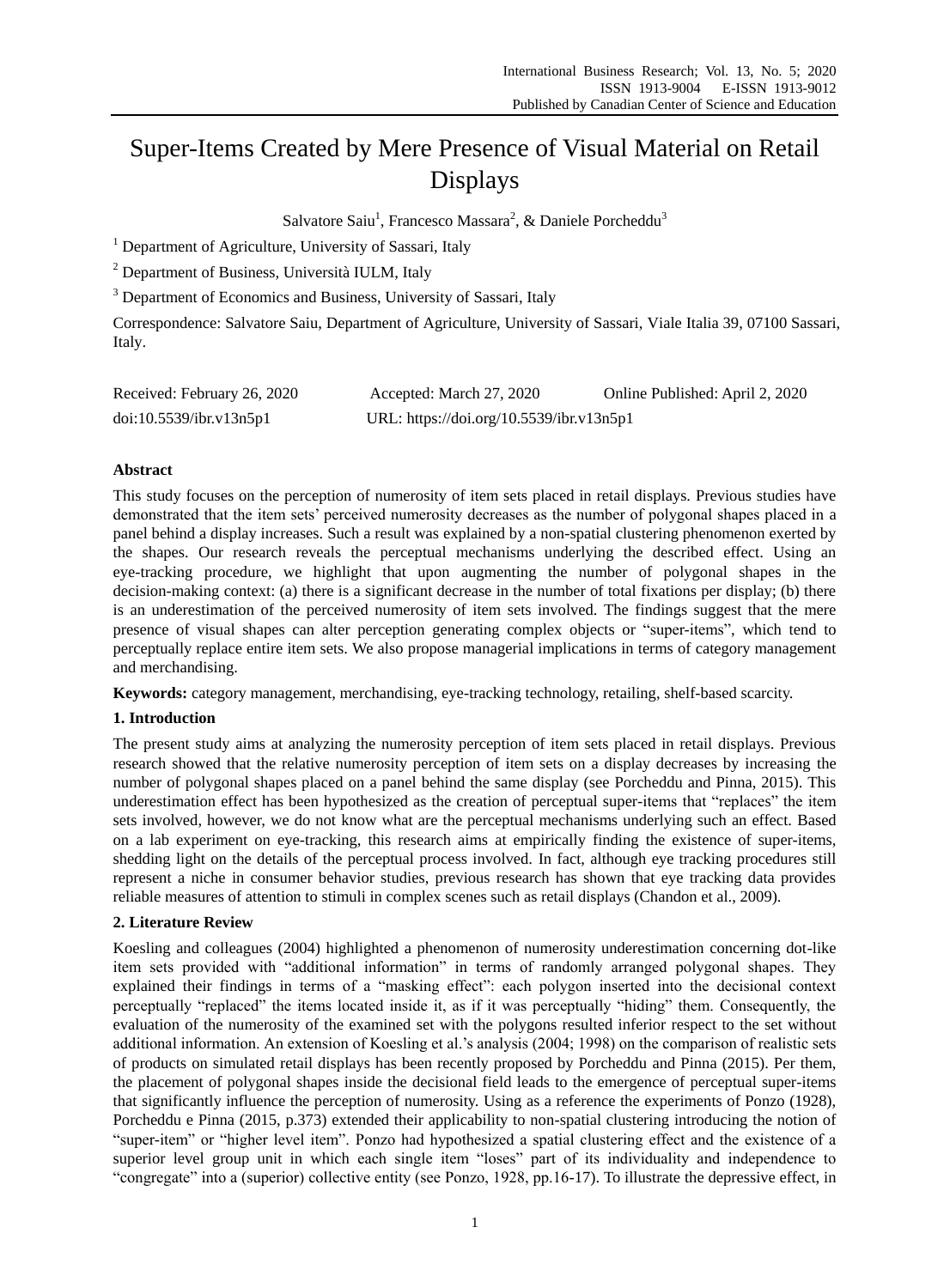-

Figure 1 we show, by way of illustration, a hypothetical comparison between two sets of wine bottles. In the upper part of the Figure 1 there is a set of wine bottles arranged to form groups, while, at the bottom, bottles are arranged homogeneously along an imaginary line. Wine bottles arranged in clusters tend to appear less numerous than homogeneously distributed, even if this is not objectively true (in fact, the number of bottles is identical, as is the length of the segment on which they are arranged) (see. Saiu, 2017; Porcheddu and Massara, 2015).



Figure 1. The spatial clustering effect (Adaptated from Saiu, 2017)

Porcheddu and Pinna (2015), using some of the experiments suggested by Koesling et al. (2004; 1998), observe that the agglomeration of items occurs because the items belong to (or are contained into) the same "additional" structure (in this specific case a polygonal structure). Figure 2 shows how polygons can form a non-spatial agglomeration (i.e., not based on objective spatial distance) with respect to circumscribed dots. To exemplify, while the dots A and B are visually part of the same cluster, this does not happen for the dot C, although it is closer to B than  $A$ <sup>1</sup>.



Figure 2. An example of non-spatial clustering (Adaptated from Koesling et al., 1998)

<sup>&</sup>lt;sup>1</sup> We can mention further non-spatial clustering mechanisms such as that based on the different color of the items (Redden and Hoch, 2009; Frith and Frith, 1972; Porcheddu and Pinna, 2015).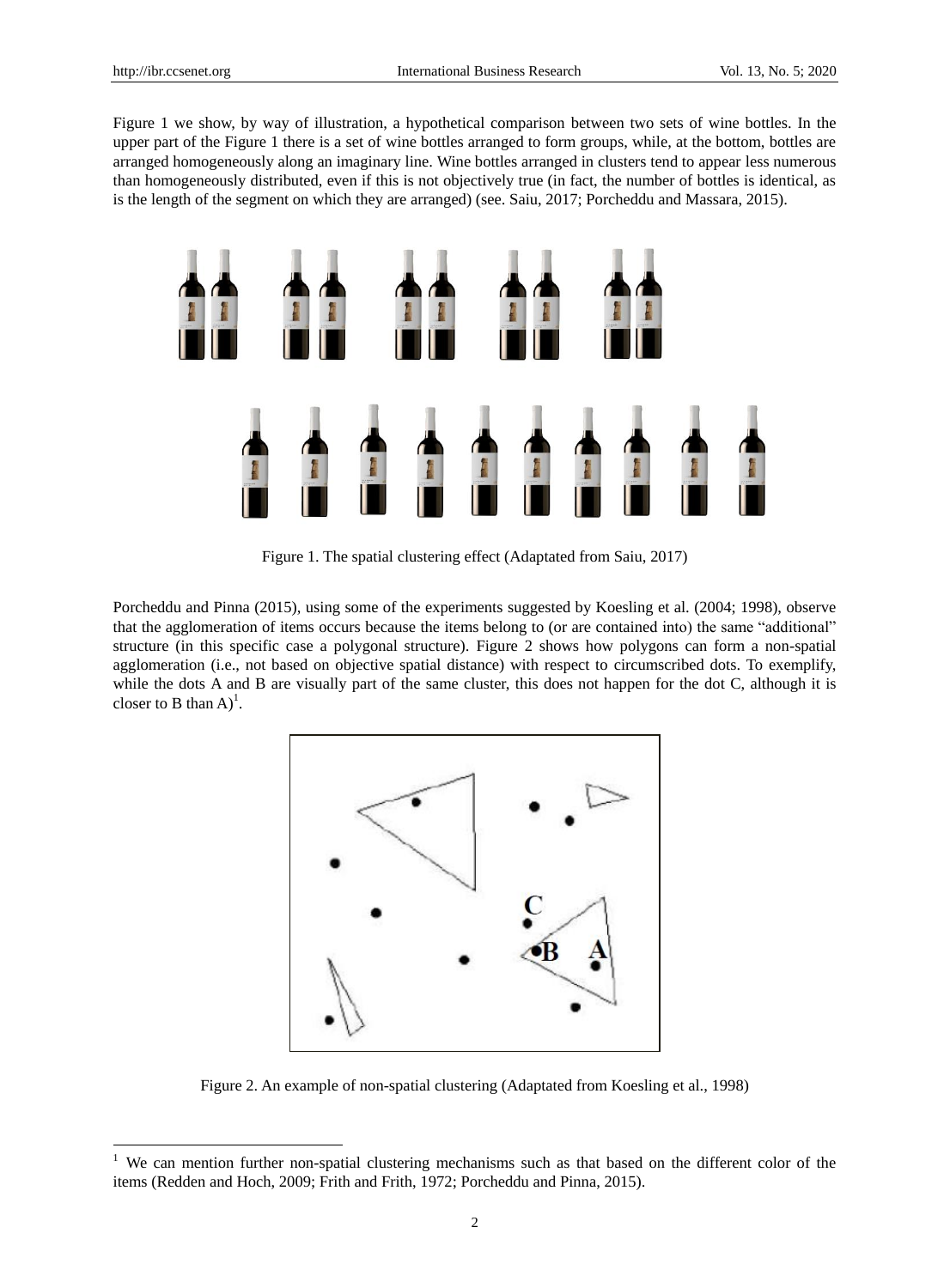Although the above mentioned studies refer to a "higher level unit" (Ponzo, 1928) and "super-item" (Porcheddu and Pinna, 2015), respectively, the cited authors limited their studies to the perceptual "conditioning" effects on the evaluation of relative numerosity presumably exerted by these entities, without producing any additional evidence. According to Goldberg and Kotval (1999), the number of fixations is positively correlated to the number of components/items processed by the observer. The potential reduction in fixation points, which may occur with the insertion of polygonal shapes, would suggest a simplification of the overall perception process and of the resulting enumeration task. Basically, it is as if visual perception would become more efficient or simplified thanks to the mere presence of visual material whose informativity is implicitly induced by the observer. On the other hand, when no simplifiers are introduced there should be a high number of visual fixations, implying that the decision maker should "sample" from the visual display a high number of items to fulfil the assigned task (as if he/she was "distracted" or "limited" while carrying out his/her task, see Goldberg and Kotval, 1999). Basically, a lower number of fixations in a setting with polygonal shapes shows that the selective attention is at work synthetizing information. Due to this fact, the perception process becomes more efficient reducing the need for cognitive resources. The opposite, on the other hand, seems to occur in the case of patterns free from additional information. Thus, the mere presence of polygonal shapes seems to improve visual search efficiency (see Goldberg and Kotval, 1999; 1998; also Kotval and Goldberg, 1998), while the contrary happens in displays free from polygonal shapes.

Based on the cited literature, the following hypothesis is formulated:

*Hp.1: given an approximate enumeration task of a comparative type set up for item sets having identical numerosity, the number of fixations involving each display tends to decrease with the increase of the number of polygonal shapes introduced in the visual context.*

Moreover, we expect results consistent with this empirical hypothesis:

*Hp.2: results expected in Hp1 are independent by the polygonal shape adopted.*

## **3. Materials and Methods**

-

One hundred and sixty university students were enrolled in the present study as volunteers<sup>2</sup>. Based on anamnesis, inclusion criteria were: 1) normal visual acuity (natural or o corrected by using corneal lenses); 2) no history of ophthalmological or neurological disorders. Once carried out the postural protocol and after having completed the procedure to set-up an eye-tracking device (Gazepoint® GP3)<sup>3</sup>, each subject was exposed to visual stimulation according to a free-viewing approach (Nicholls et al., 1999)<sup>4</sup>. Specifically, a 17.3" HD+ antireflet 1920x1080 pixels at 48 Hz portable monitor was placed on the desk, 100 cm away from the subjects. Each participant, from a sitting position, was asked to observe an image on the screen. Images were casually extracted from a database and showed a set of three retail displays placed side-by-side, partially completed, frontally seen and characterized by 5 shelves, where up to 200 items could be placed in total (see Figure  $3$ )<sup>5</sup>.



Figure 3. Example of the stimuli used during the experiment.

<sup>2</sup> Considering the statistical test we run in our study, the necessary sample size to detect a medium effect size (at power=0.80 for α=0.05) is between 120 and 140 (see Clark-Carter, 2004, p. 603).

<sup>&</sup>lt;sup>3</sup> Once the subject was seated in front of the monitor, as per best practice, we have begun the eye tracker's calibration procedure. For each subject, the calibration session is different; the device adapts to the participant's face morphological features and peripheral organs of sight.

<sup>4</sup> According to this approach, the same stimulus jointly involves both participant's visual hemifields and therefore affects both his/her cerebral hemispheres (Porcheddu et al., 2011).

<sup>&</sup>lt;sup>5</sup> We created a set of 160 high resolution coloured images, with size  $1920\times1080$  pixels, 2540 dpi resolution, through the support of the graphic design software (3-D Google Sketchup Pro, version 8.0). All the images were subsequently rendered.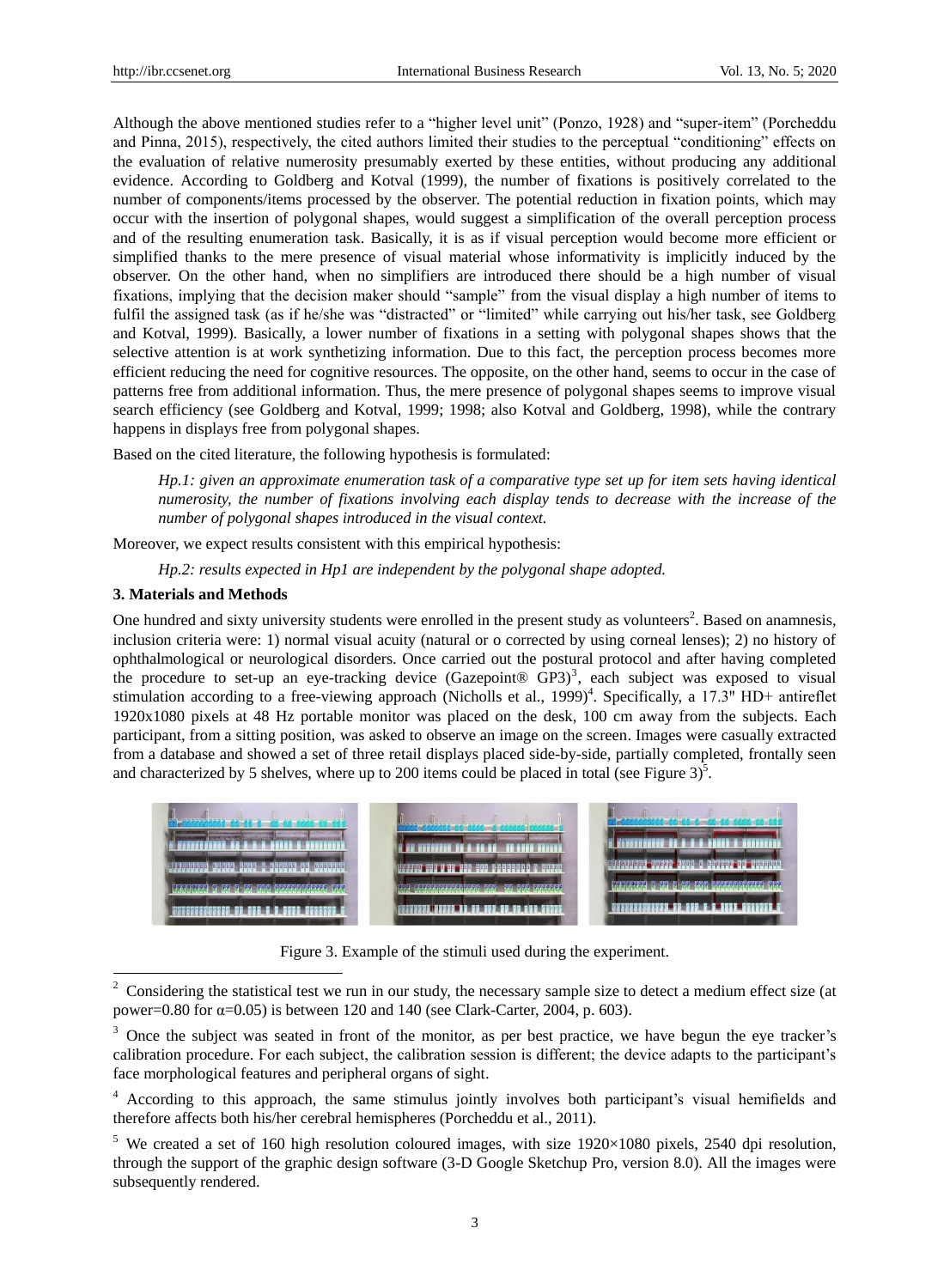In Figure 3, the number of polygons placed on the back panel increases from left to right.

In order to ensure that displays had an elevated similarity to real life, we showed images of UHT milk cartons with the packaging of five brands really existing on the market, placed on the shelves according a horizontal "brand blocking" logic (Young, 2005). Figure 4 shows in detail one of the images used during our study. An elevated degree of similarity to real products can be noticed.



Figure 4. A close-up view of one of the images used during the experiment

The three displays were characterized by the same degree of "incompleteness" (equal to the 20% of the total products that potentially could be stocked) and by a randomized distribution of items on the shelves. Visual stimuli resulted from the a computer application based on Java. We first generated 10 casual vectors consisting of 160 numbers each; in fact, the number of products placed on each display had to be equal to 160, having selected an incompleteness degree of 20% on a total of 200 products that could potentially fill up the shelves. The use of random vectors and, therefore, of random empty shelf positions on the displays, was functional to randomly distribute possible effects deriving from the qualitative characteristics of the distribution of the missing items (Akin e Chase, 1977). Going into more detail, the casual vectors had the following characteristics: 1) numbers inside the series were positive integers different between each other; 2) their value was included between 1 and 200 and univocally expressed a specific position – along the vertical/horizontal dimension – inside the display where the item was going to be placed. From each casual vector were obtained: 1) a display without any additional information on the panel behind the shelves; 2) a display with a panel characterized by the placement of two rectangles or two rhombuses; 3) a display with four polygons having total sizes identical to the rectangles/rhombuses of the previous configuration. Based on this system, 30 different displays were created, grouped in 3 different families: 10 displays without polygonal shapes; 10 displays with two shapes (i.e. displays showing two rectangles/rhombuses); 10 displays with four shapes (i.e. displays with four rectangles/rhombuses placed on the panel at the back of the display). Starting with these 30 displays, we generated an elevated number of combinations of displays in sets of three. More precisely, one hundred and sixty stimuli were created: a set of 80 images contained additional information in the form of rectangles, the remaining 80 images had rhomboid stimuli. We carefully selected the display from each family, avoiding that two or more displays were derived from the same casual vector. Each group of three displays was formed by displays having the following characteristics: 1) one did not show any additional information; 2) one was characterized by polygonal forms placed on the panel at the back (two rectangles or two rhombuses); and, 3) one display was characterized by four rectangles (or rhombuses). The position of the three displays relative to the observer was also randomized. Each visual stimulus persisted on the screen for 30 seconds and the fixation points pattern was recorded by the eye-tracker (see in Figure 5 the output of one of the individual sessions). Each participant's task was to rank, without counting the number of items, the three-displays based on the ascending order of items located on shelves, thus starting from the display which was believed to contain the lower number of items.

The order based on relative numerosity was verbally communicated to the supervisor and it was meant to involve all items on each display.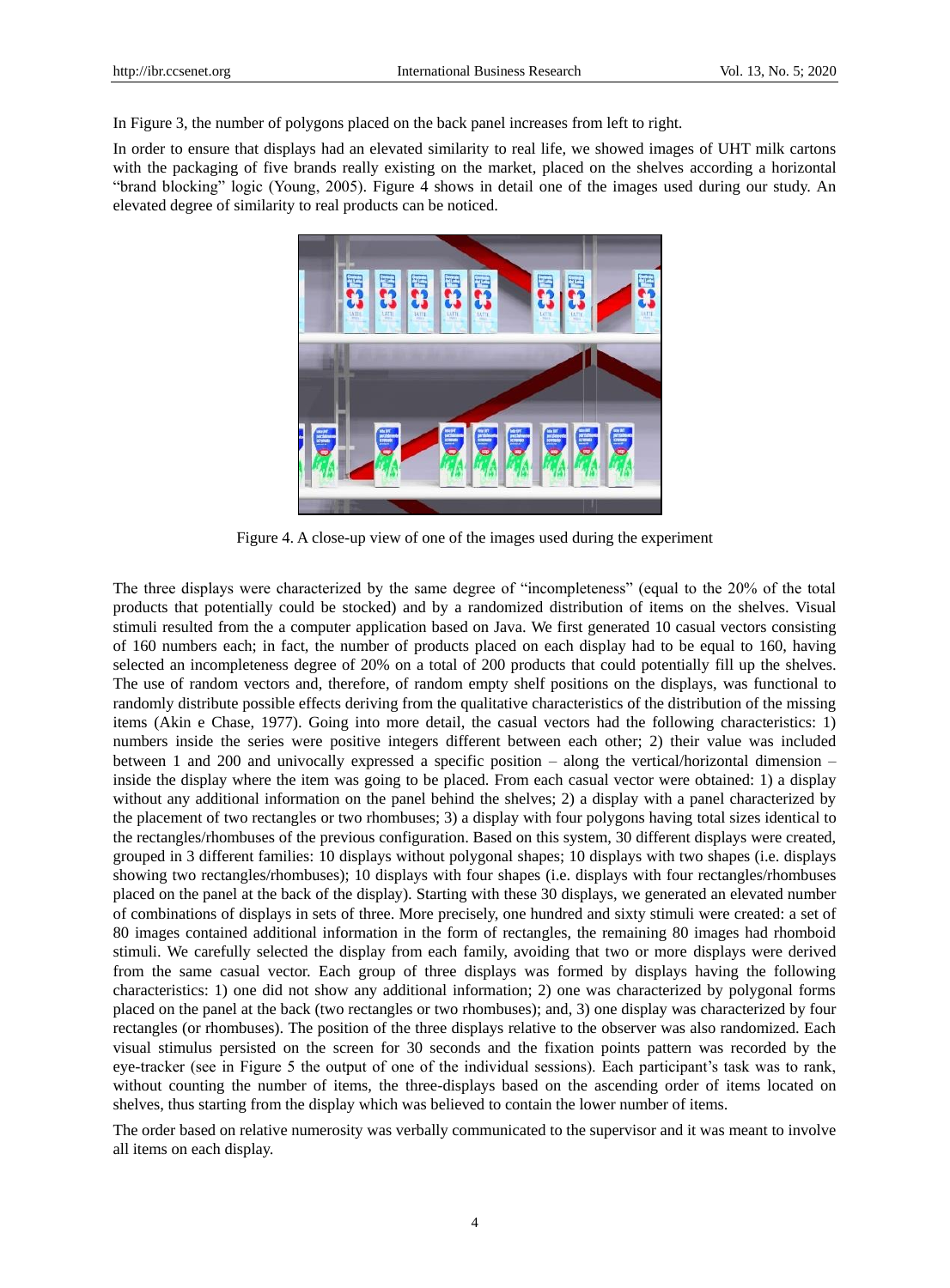

Figure 5. A combined three-display set showing rhombus-shaped additional information and relative fixation map recorded during one of the individual experimental sessions

Statistical analysis was performed through a two-factor mixed factorial ANOVA. The experimental design was: POLYGONS×SHAPE. In detail, POLYGONS (i.e., Polygons Quantity) as within-subjects factor, based on three levels: 1) no polygons; 2) two polygons; 3) four polygons; while, SHAPE (i.e., Type of Polygonal Shape) as between-subjects factor, indicated by the polygonal-shape used. Shape was varied using: 1) rectangular polygons for half of the experimental sample; 2) rhomboidal polygons for the rest of the sample.

## **4. Results**

One hundred and sixty subjects (equally distributed between the genders) (total mean age=24.58 years; SD=5.69) were enrolled into the study.

R1: The inferential analysis on distribution of fixation points on displays, based on a two-factor mixed ANOVA, highlighted that the POLYGONS factor is significant beyond 0.01 [F(2, 316)=76.896; p<0.01; partial  $\eta^2$ =.327, i.e. a large effect (see Cohen, 1988)]. Conversely, the SHAPE factor is not significant [F(1, 158)=0.010; ns]. Likewise, the POLYGONS  $\triangle$ SHAPE interaction was not statistically significant [F(2, 316)=0.387; ns]. The post hoc tests on POLYGONS, based on the Bonferroni method, highlighted statistically significant differences in any pairwise comparisons. Specifically, it has been observed: a) a significant reduction of the average number of fixations recorded respect to the four polygons conditions, both respect to two polygons (p<0.001) and in the context free of polygonal shapes  $(p<0.001)$ ; b) a significant decrease of the average number of fixations recorded in the two polygonal shapes respect to the context free from polygonal shapes ( $p<0.001$ ).

R2: We carried out a non-parametric statistical analysis on the explicit ranking formulated by participants in terms of ascending relative numerosity of items displayed on the compared displays. Specifically, the null hypothesis on equality of mean ranks associated to the three levels of polygonal shapes (4, 2 and 0) has been rejected based on a Page's Ordered Alternative Test (Page, 1963; Sawilowsky and Fahoome, 2005; Gibbons and Chakraborti, 2003). The alternative hypothesis was the descending monotonic tendency of central trends (in this case: the mean ranks) while increasing the amount of polygons placed in the visual display  $[L=2058; p<0.01;$ effect size measure (i.e. standardized L; cf. Peng and Chen, 2015): Ls=7.71; 95% CI for Standardized  $L=7.71 \pm 1.96 = (5.75, 9.67)$ ].

#### **5. Discussion**

R1 results are consistent with H1 and H2 formulated in section 3: the number of fixations by observer tends to decrease with the increase in the amount of polygonal shapes placed into the visual context and this result is independent by the type of shape on the display.

The lower number of fixations in contexts characterized by the presence of polygonal shapes supports the idea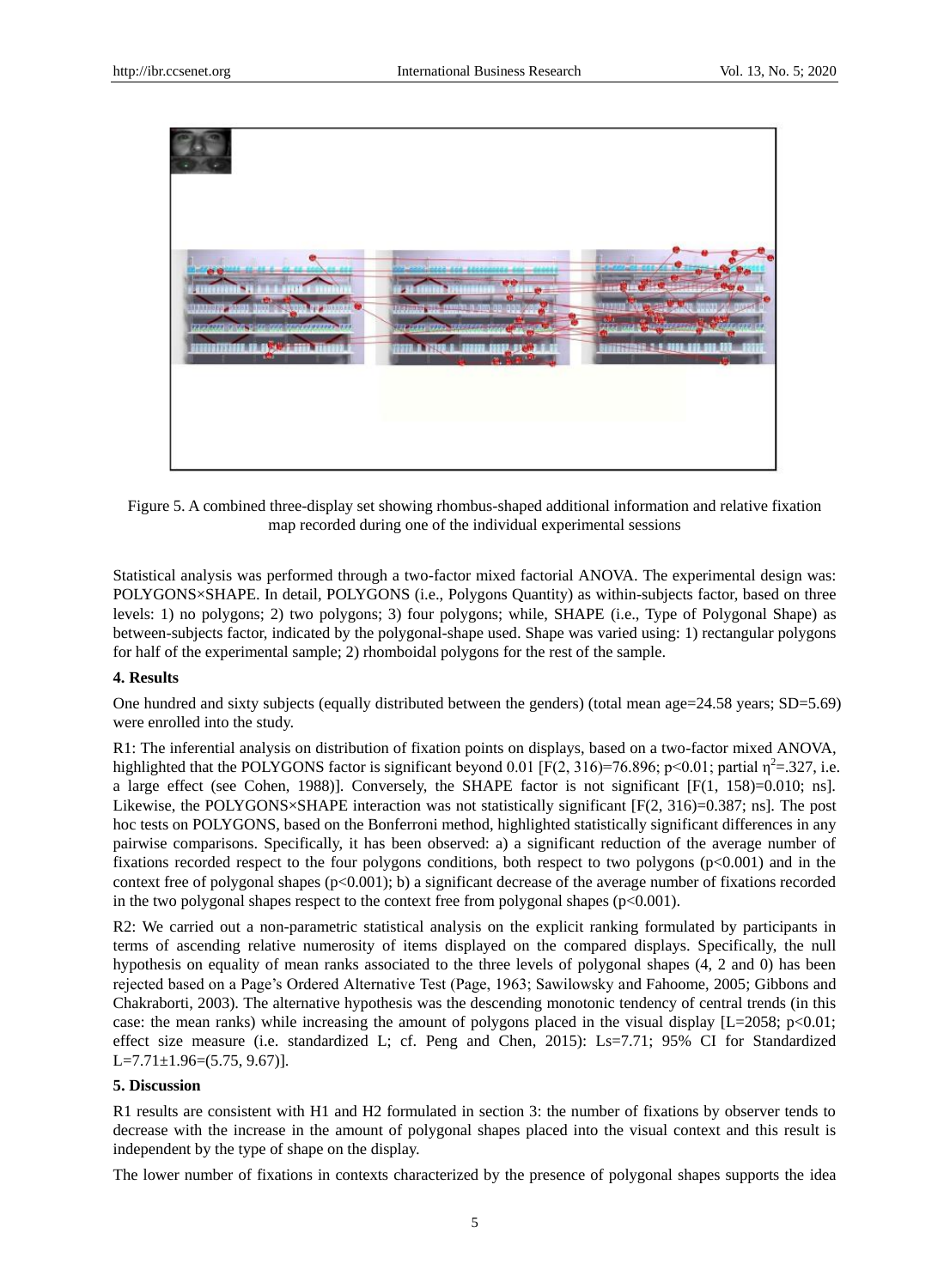that the selective visual attention performs a non-spatial clustering process (as mentioned into section 2 above) creating "super-items". Due to this fact, visual search seems to be more efficient. The opposite seems to occur in the case of patterns/displays free of polygonal shapes.

The "simplification" that occurs during the visual stimulation tested by the present study empirically demonstrate the existence of super-items, or non-spatial clusters, "enclosed" within the polygonal shapes that we used as additional information in the experimental setting. The results lend support to the reduced perceived numerosity of item sets placed on displays, when the amount of polygonal shapes introduced into the visual setting increases. This result had already been reported in the literature (see Porcheddu and Pinna, 2015) and it is here confirmed by the analysis of "explicit" ranking generated during our experiment (see above R2 results).

#### **6. Managerial Implications**

We reckon that the results shown above provide a better understanding of a perceptual phenomenon that has several managerial implications for merchandising and category management.

Our findings highlight that perception of items stocked on supermarket shelves can be "conditioned" through the introduction of polygonal shapes on the display. The mere presence of such shapes generates a grouping illusion of the items enclosed within the boundaries of the shape. We also find that the effect increases with the number of polygons introduced in the display.

It should be noted that, in the retailing field, the polygonal figures such as those used in this study can be classified in the "universe" of POP material (Buttle, 1984).

The polygonal figures could, therefore, be placed in correspondence of a set of items to reduce their perceived numerosity, compared to neighboring item sets, with the likely result to produce a shelf-based scarcity effect promoting their sales. In effect, as it has already been highlighted by the shelf-based scarcity literature, through laboratory and field experiments (see Usai et al., 2018; Hatton-Jones et al., 2017; Robinson et al., 2016; Massara et al., 2014; Porcheddu, 2013; Parker and Lehmann, 2011; van Herpen et al., 2009; Razzouk et al., 2002), there is a link between shelf-based scarcity and consumer preferences. The studies just mentioned have shown that customers tend to choose products characterized by a greater relative shelf-scarcity (i.e. relatively less numerous items). The phenomenon is explained by referring mainly to the so-called Bandwagon Effect Theory (Corneo and Jeanne, 1997), which postulates that, in certain conditions, people purchase products by letting themselves be guided by the other clients' preferences. These preferences may result from peer observation at the point of purchase (Baxendale et al., 2015) or they can be inferred by the choices of other customers traced on the basis of empty shelf-positions on the displays.

Therefore, retailers could use the polygonal shapes to increase the sales of one subcategory compared to the others, and, within a subcategory, to increase the sales of some brands respect to others. Presumably retailers could use the super-item logic to benefit private labels over national brands.

#### **7. Limitations and Suggestions for Future Research**

In this study, we show that perception of numerosity may be altered by mere presence of visual material, providing solid evidence with eye-tracking data that the number of fixations diminishes as the amount of additional visual information – in terms of polygonal shapes – on a display increases. While the finding per se is interesting, it says nothing respect to the effects that it may have on the final choice, therefore whether the mentioned shelf-based scarcity effect may truly occur, is for the moment just a speculation. Additional studies may investigate outcome variables such as choice and satisfaction with choice, which have already been investigated in mere effects literature concerning the perception of grouping and categories (Molginer et al., 2008).

We cannot exclude the possibility that the experimental nature of our research and the lack of representativeness of the sample with respect to the entirety of those who everyday makes use of modern retail outlets, reduce the external validity of the results.

Future research using more representative samples could support the robustness of our results in more realistic laboratory situations, or even in real stores.

#### **8. Ethical Aspects**

There was no financial interest whatsoever in any material used or result obtained in this research. We did not appeal the local Bioethics committee since the experiments involved healthy subjects in non-invasive procedures. All participants received detailed information and gave written consent for participation in the experiment in accordance with the declaration of Helsinki (see e.g. World Medical Association, 2015). No compensation was offered to the subjects. From an ethical point of view, we suggest that retailers may explicitly indicate the use of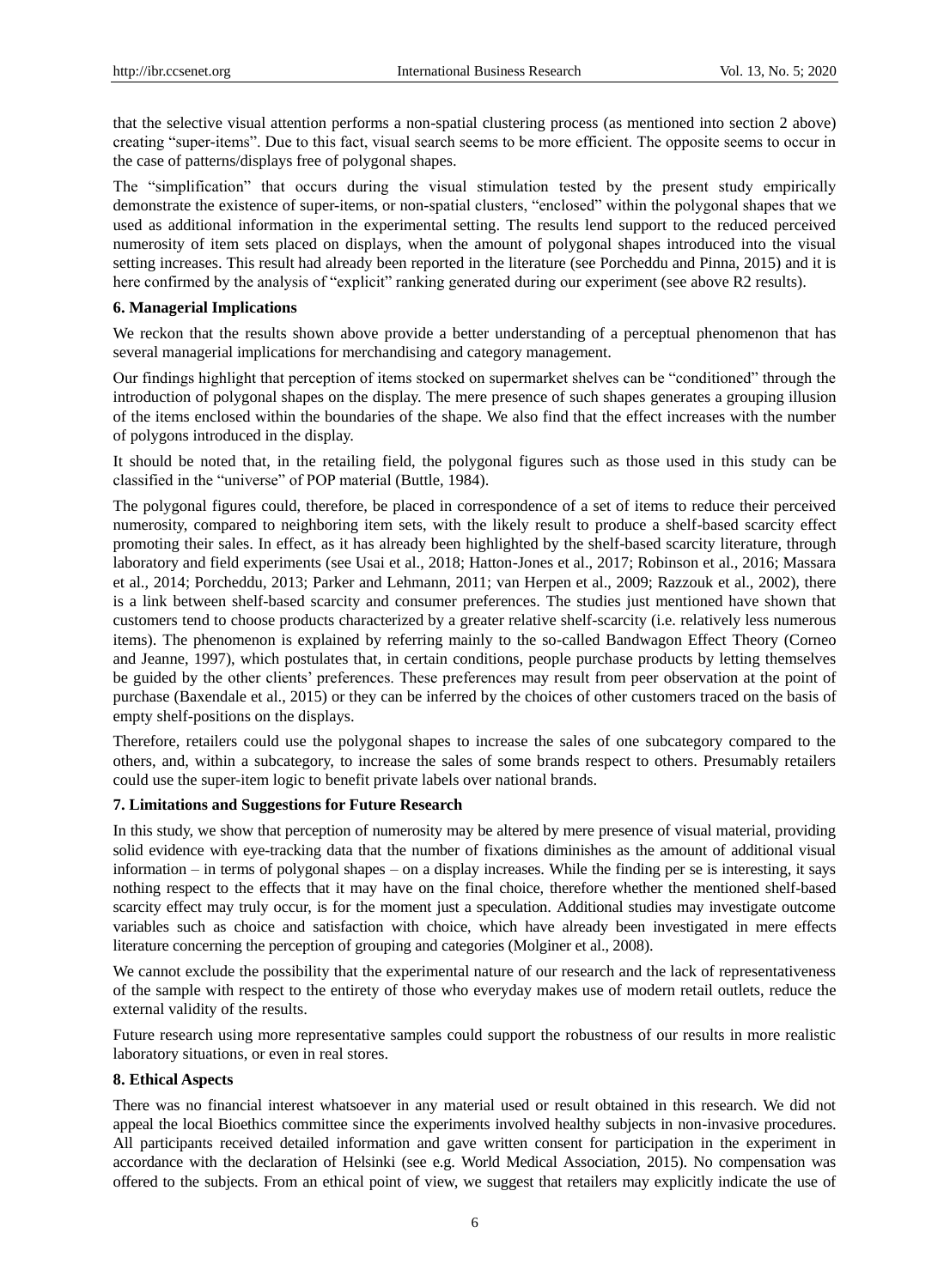additional information as in our study (in fact, only a negligible number of participants – overall less than 5% – reported verbally, at the end of the experimental task, the presence of the polygonal figures placed behind the items).

## **References**

- Akin, O., & Chase W. (1977). Quantification of three-dimensional structures. *Journal of Experimental Psychology: Human Perception and Performance*, *4*(3), 397-410. https://doi.org/10.1037/0096-1523.4.3.397
- Baxendale, S., Macdonald, E. K., & Wilson, H. N. (2015). The impact of different touchpoints on brand consideration. *Journal of Retailing*, *91*(2), 235-253. https://doi.org/10.1016/j.jretai.2014.12.008
- Buttle, F. (1984). Merchandising, *European Journal of Marketing*, *18*(6/7), 104-123. https://doi.org/10.1108/EUM0000000004795
- Chandon, P., Hutchinson, J. W., Bradlow E. T., & Young, S. H. (2009). Does In-Store Marketing Work? Effects of the Number and Position of Shelf Facings on Attention and Evaluation at the Point of Purchase. *Journal of Marketing*, *73*(6), 1-17. https://doi.org/10.1509/jmkg.73.6.1
- Clark-Carter D. (2004). *Quantitative Psychological Research: A Student's Handbook* (2nd ed.). Psychological Press, Hove and New York.
- Cohen, J. (1988). *Statistical power analysis for the behavioral sciences* (2nd ed.). Lawrence Erlbaum Associates, Hillsdale (NJ).
- Corneo, G., & Jeanne, O. (1997). Snobs, Bandwagons, and the Origin of Social Customs in Consumer Behaviour. *Journal of Economic Behavior & Organization*, *32*(3), 333-347. https://doi.org/10.1016/S0167-2681(96)00024-8
- Frith, C. D., & Frith, U. (1972). The solitaire illusion: An illusion of numerosity. *Perception & Psychophysics*, *11*(6), 409-410. https://doi.org/10.3758/BF03206279
- Gibbons, J. D., & Chakraborti, S. (2003). *Nonparametric statistical inference* (4th ed.). Marcel Dekker, New York.
- Goldberg, J. H., & Kotval, X. P. (1998). Eye movement-based evaluation of the computer interface. *Advances in Occupational Ergonomics and Safety*, ISO Press. Amsterdam, pp.529-532.
- Goldberg, J. H., & Kotval, X. P. (1999). Computer interface evaluation using eye movements: Methods and constructs. *International Journal of Industrial Ergonomics, 24*(6), 631-645. https://doi.org/10.1016/S0169-8141(98)00068-7
- Hatton-Jones, S., Teah, M., Cheah, I., & Phau, I. (2017). Perceived scarcity and shelf organisation: a case of luxury chocolate. In P. Rossi (Ed.), *Marketing at the confluence between entertainment and analytics,* pp. 833-838, Springer, Berlin. https://doi.org/10.1007/978-3-319-47331-4\_165
- Koesling, H., Carbone, E., Pomplun, M., Sichelschmidt, L., & Ritter, H. (2004). When more seems less—non-spatial clustering in numerosity estimation. *Proceedings of the Early Cognitive Vision Workshop*, May 28-June 1, 2004. Isle of Skye, Scotland.
- Koesling, H., Pomplun, M., & Ritter, H. (1998). *The effects of structural information on perceived numerosity in two-dimensional object distributions.* CRC 360 Technical Report 2/1998, pp. 9-15, University of Bielefeld (Germany). Retrieved from https://pub.uni-bielefeld.de/record/2714967
- Kotval, X. P., & Goldberg, J. H. (1998). Eye movements and interface components grouping: an evaluation method. *Proceedings of the 42nd Annual Meeting of the Human Factors and Ergonomics Society*, *Human Factors and Ergonomics Society*, Santa Monica (CA), pp. 486-490. https://doi.org/10.1177/154193129804200509
- Massara, F., Porcheddu, D., & Melara, R. D. (2014). Asymmetric Perception of Sparse Shelves in Retail Displays. *Journal of Retailing, 90*(3), 321-331. https://doi.org/10.1016/j.jretai.2014.05.001
- Mogilner, C., Rudnick, T., & Iyengar, S. S. (2008). The mere categorization effect: How the presence of categories increases choosers' perceptions of assortment variety and outcome satisfaction. *Journal of Consumer Research*, *35*(2), 202-215. https://doi.org/10.1086/588698
- Nicholls, M. E. R., Bradshaw, J. L., & Mattingley, J. B. (1999). Free-viewing perceptual asymmetries for the judgement of brightness, numerosity and size. *Neuropsychologia*, *37*(3), 307-314. https://doi.org/10.1016/S0028-3932(98)00074-8